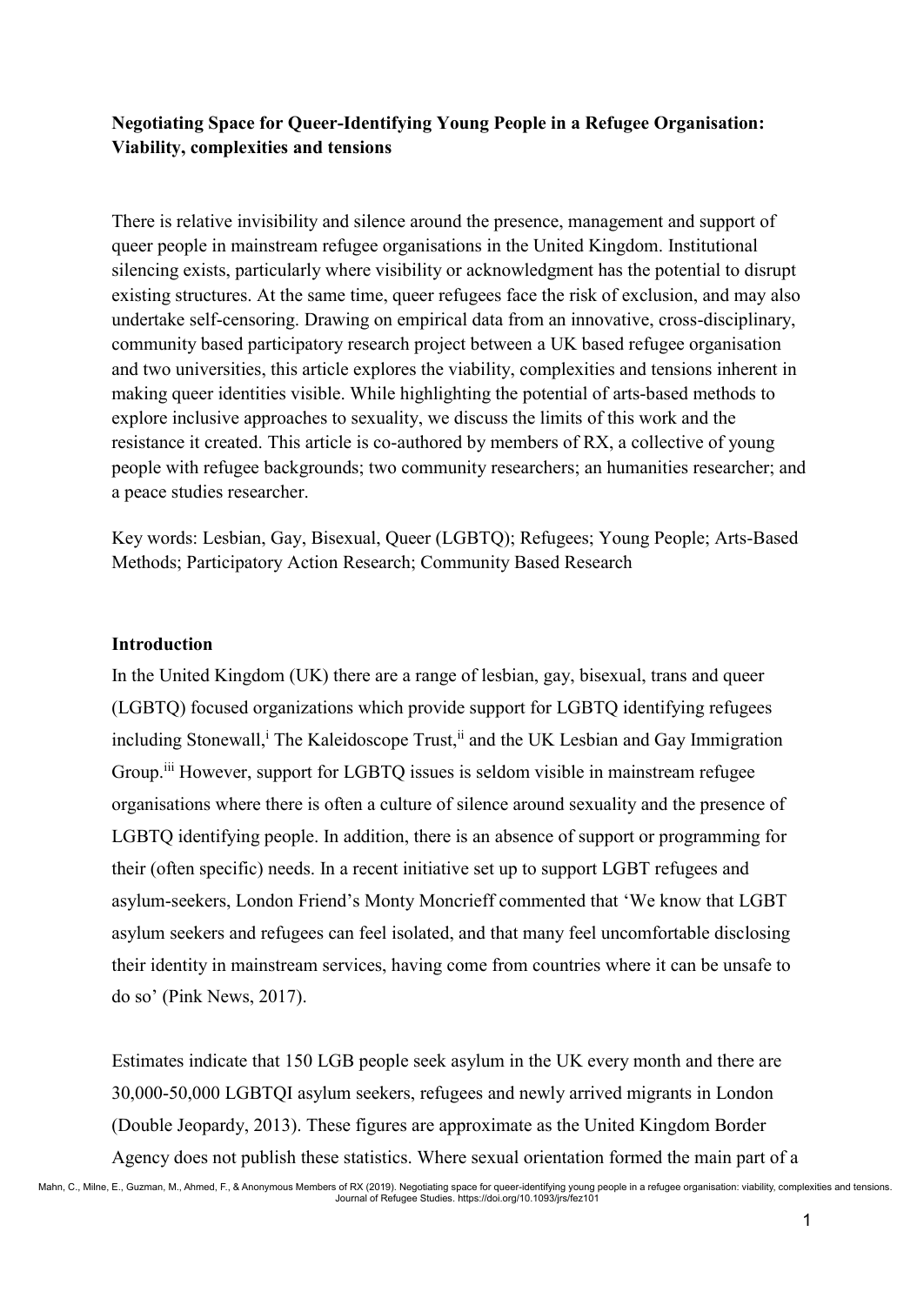claim for asylum in the UK, 98% of applicants were rejected (Miles, 2010). However, there is a lacunae in research on refugees who explore non-heteronormative identities later in their lives and journeys where their sexuality has explicitly not been the trigger for an asylum application.

This article considers the viabilities, complexities and tensions in creating explicitly queerinclusive spaces in a major UK-based refugee organisation. The broader context we are working in challenges the discourses of 'risk' (coming from a 'homophobic' culture) and 'safety' (being in a 'gay-friendly' cosmopolitan city) that inform the operational framework and assumptions of some organisations who work with migrants, especially migrants of colour, in the UK. Haritworn argues in their analysis of migrants of colour in Berlin, 'Women's rights […] and appreciation of racial mixing have each become features of a cosmopolitan, diversity-loving community whose Others are profiled by their patriarchal, homophobic, irrational, monocultural, backward, or criminal dispositions' (Haritaworn, 2015, p9). We begin by providing a contextual overview of the literature which underpinned our research, specifically literature spanning studies of race and sexuality. We then move on to discuss the methodological framework of the study which drew on Participatory Action Research (PAR), arts-based methodologies and methods. In the final section we provide a critical discussion of the complexities and tensions that are inherent in creating space for queer refugees and discuss whether it is viable for queer identities to be made visible in mainstream refugee organisations.

Our discussion is based on a project collaboration between academics and activists focussing on a case-study within a single organisation (RX) aimed at supporting young people from migrant and refugee backgrounds. The organisation is run as a collective without a formal organisational hierarchy, with an underpinning ethos of radical inclusivity and nonjudgemental approaches to individuals who want to join (for example, a policy of not asking people to disclose any information on their background and status). RX has a specific focus on challenging racism, especially through the naming and recognition of structural forms of racial inequality; challenging racism has been a key route to solidarity across the diverse membership which spans over 40 countries. The trigger for the project originated from a long-term volunteer within RX who had identified a lack of space, resources and room for the discussion of queer identities and experiences. The organisation's own practices of radical activism and equalities-driven policies meant that members had a theoretical and experiential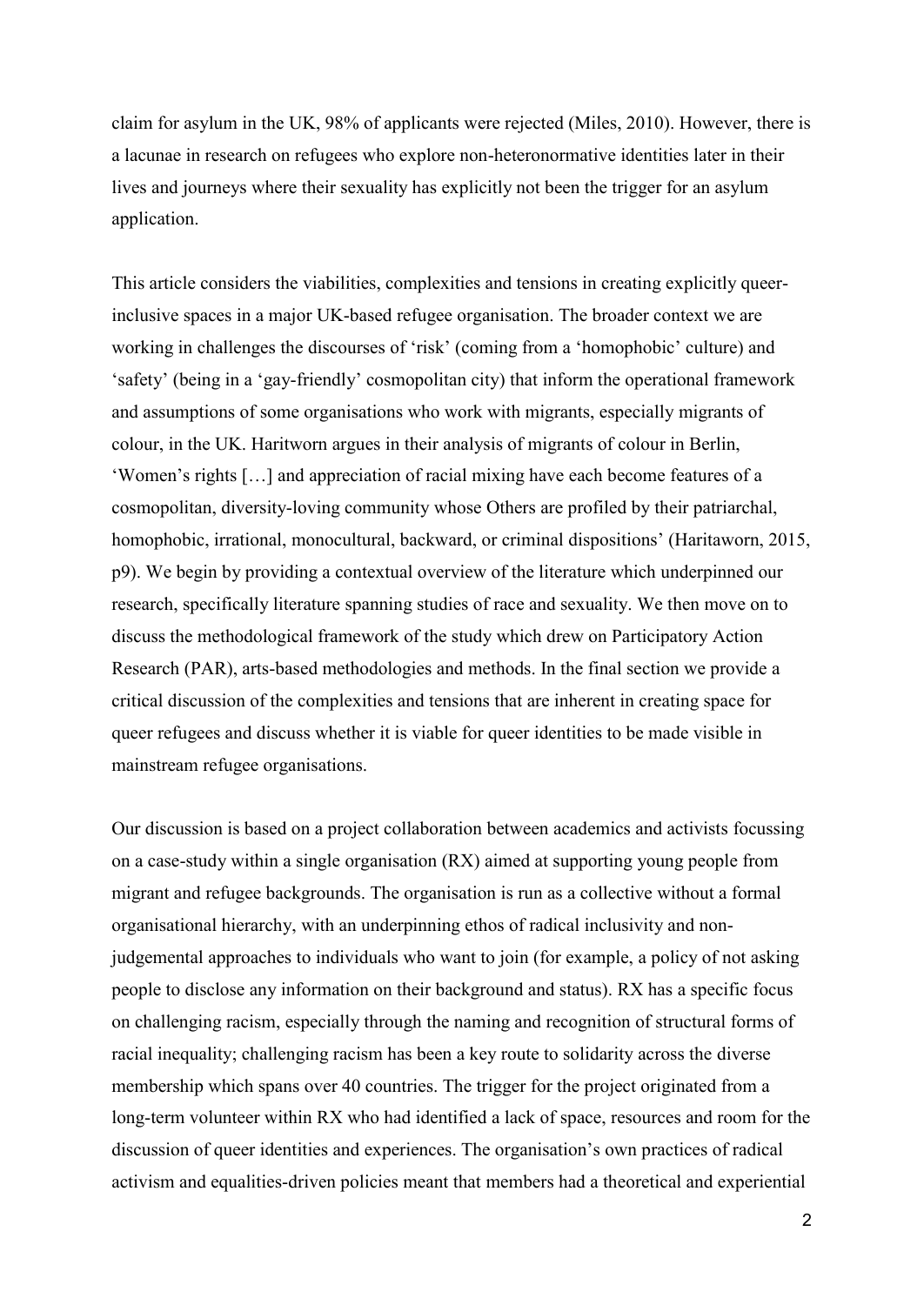knowledge of PAR, decolonizing methodologies and arts-based approaches to research and policy building. However, despite these skills, there was an assessment within the organisation that a collaboration with external academic researchers could help queer members negotiate a sexuality-based PAR project, thereby expanding the expertise and knowledge within the collective. This was seen as the necessary first step to assessing how queer inclusive the organisation could be in the future, in terms of policy and practice.

The aims of the research were fourfold: i) to identify the barriers to facilitating open queer communities and spaces in a mainstream refugee organisation; ii) to investigate ways of facilitating queer communities within an organisation through arts and humanities research; iii) to contribute to methodological innovation in researching queer lives; and iv) to contribute to policies for managing queer issues within refugee organisations. In this article we focus on the first three aims. The research was unique in that it did not focus on refugees whose applications for asylum was based on sexuality, rather we sought to work with people from refugee backgrounds who were already in the UK, and to consider the way that gender, race and faith can complicate the experience of queerness in the UK.

This article is based on outcomes of a cross-disciplinary, community-based research project funded by the Arts and Humanities Research Council (AHRC) as part of the 'Connected Communities' programme. The research was co-designed and collaboratively undertaken between RX, community and academic researchers, all of whom were named investigators on the grant application. Some identified as queer, others as allies. Our writing has been developed in an ongoing process between community and academic researchers over a period of four years (2015-2019). Due to sensitivity of the research and the potential implication for participants, members of RX requested that the collective remains anonymous in publications. The outcome of the project from the perspective of individuals and the collective was mixed. For some, it highlighted structural homophobia, while for others it represented the privileging of one identity marker over others. We attempt to outline some of these moments of tension and conflict in the process and draw from our collective writing and art-making during the project. Despite the relative 'failure' of the project to make a significant change to internal policies around recognising the needs of queer members, there was a collective desire amongst the project team to write about the research process. This have produced a variety of outputs, including a project report which had recommendations for RX, community researcher-led talks, collective reflective writing, digital stories, body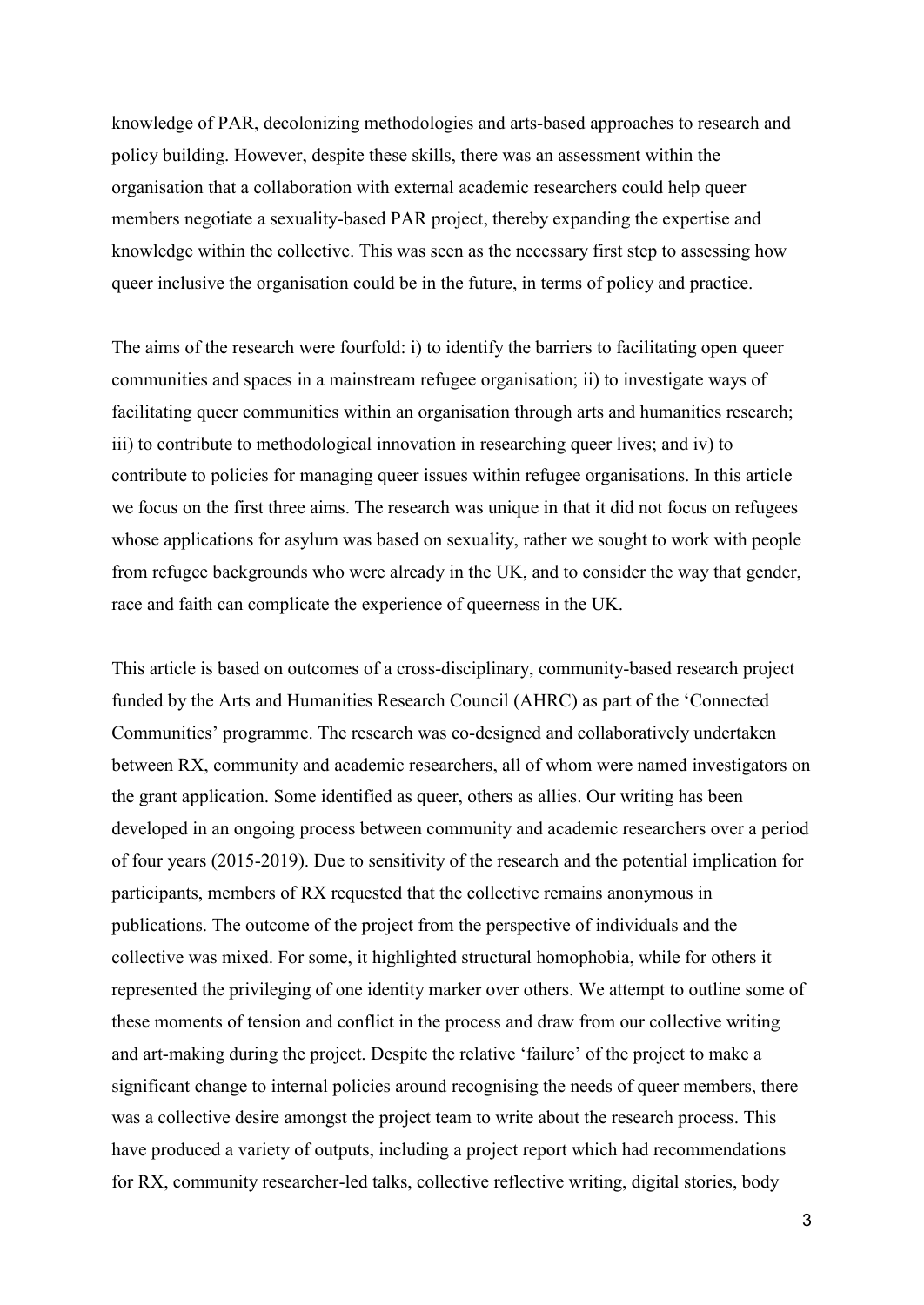maps, collage, a mixed-media scrapbook documenting the project, conference papers and writing for academic audiences. As per our collectively negotiated code of ethics which drafted at the beginning of the project, we have remained committed to publishing as a project team to follow RX's philosophy: 'nothing about us without us'.

We have produced this work using a collective voice, however this does not mean our views are homogenous. As authors we come from divergent backgrounds but we have some key points in common. Everyone working on the project had a university degree or was a university student. Between us, we had training in a variety of disciplines including English Literature, Health, Politics, and Sport Sciences. This allowed us as a group to introduce one another to challenging critical material with the caveat that due to disciplinary differences and experience, some theoretical language was deemed unhelpful and deliberately difficult or 'too academic' at the cost of practice and making a real-word difference. Bar one of the academic researchers, everyone on the project had experience of facilitating PAR and artsbased practice. While in our writing we aim to create a collective voice, we have attempted to create a space which can recognise distinct positionalities which at times came to the fore as challenges to working practices. As a result, we have chosen to include extracts from a conference paper and final project report (produced for RX) which were authored only from the perspective of the community researchers. The conference paper was written after extensive discussion and ideas sharing between the project team, however, we collectively decided that it would be important for community researchers to speak directly to an academic audience without the 'gatekeeping' of academic researchers. The final project report was based on monthly project reports produced by community researchers (for RX), a collectively co-curated mixed-media project 'scrapbook' which charted the daily life of the project (including project data), and audio-recordings and minutes of meetings. Material extracted from these sources is indented in this paper when it is used to clearly mark that it belong to a larger work intended for a different audience and purpose. We are not treating this work as data for analysis, rather, it is part of the broader critical and discursive forms of writing that have taken place during the project.

Part of the review process of this paper rightly pointed out that the academic researchers in this article may, 'reproduce […] power relations in its authorship and career-enhancing potentials'. As a project team, we have openly discussed the conflicting pressures to 'report' and 'produce' outcomes from the project (whether it is the operation of the Research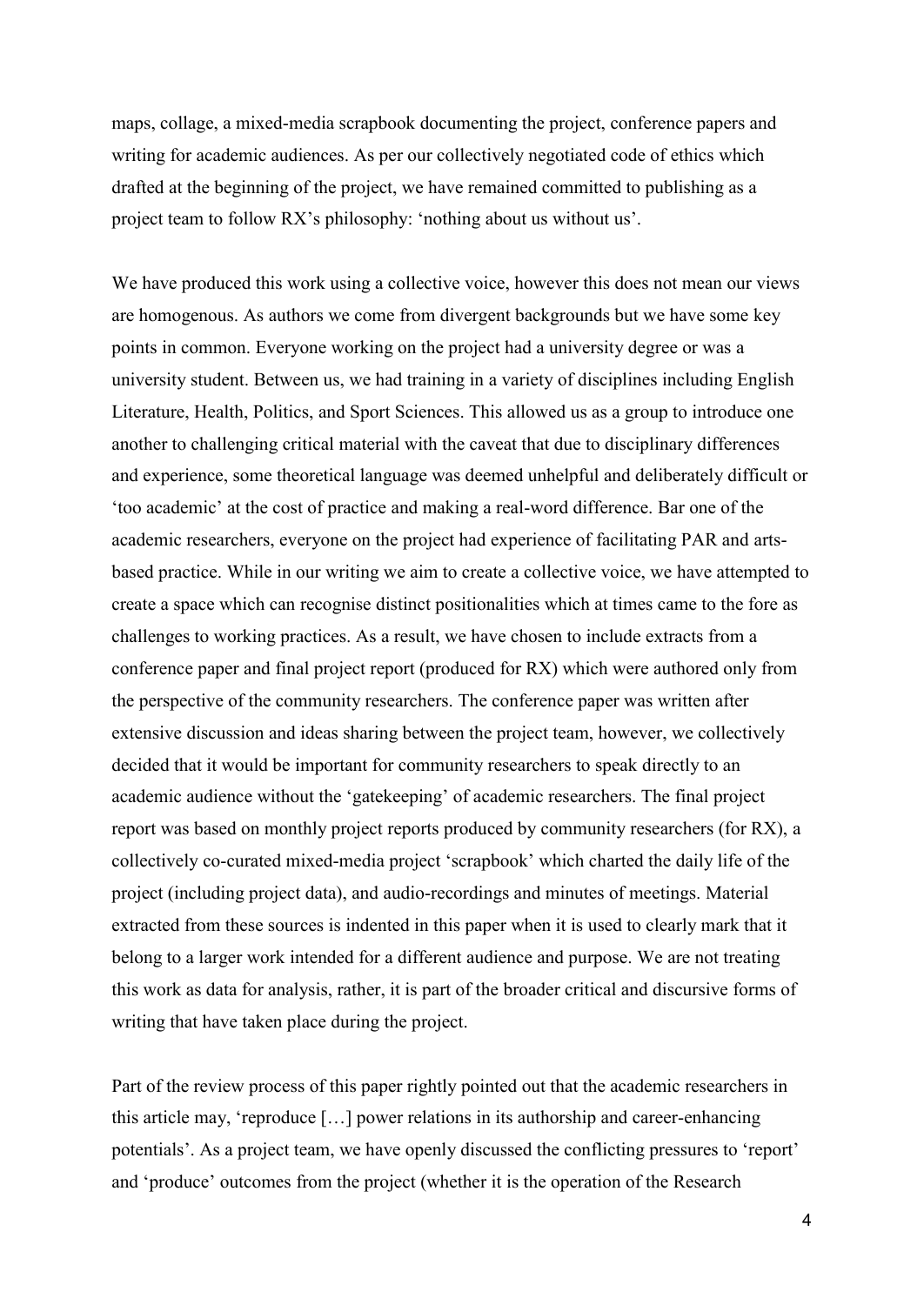Excellence Framework audit in the UK or reporting the outcome of a project to trustees). While the academic co-authors of this article recognise the importance of raising this issue, it limits the space for understanding the contribution and agency of community co-authors. As one of the project's community researchers powerfully articulated at an international conference about the participation of refugees and migrants in research:

We become the refugee who is fleeing, not the human rights activist, not the manager in an organisation, not the youth worker, not the film maker […]

One aspect that frustrates us as members of a community organisation is how often we get told by academics "you do the art and we will do the academic stuff" – by that they mean analysis and writing. They speak as if we do not understand it and cannot do it. We *have* to understand it and do it. (Anonymised Conference Paper).

### **Framing the research**

As a team, our research began with a review of academic literature on queer migrants and refugees that could be relevant to the project, and a review of PAR processes and arts-based methods within RX that might be usefully adapted for the project. The following is a summary of research material discussed in the first year of the project. The publication of the United Nations Refugee Agency's guidelines on claims related to sexual orientation and gender identity in 2008 (UNHCR, 2008) has prompted scholarship on the specific legal processes used to measure sexuality and risk and the distinct experience of LGBT asylum seekers and refugees. An emerging body of research has focused on the specific forms of discrimination faced by LGBTQ refugees and asylum-seekers notably around the emphasis of evidencing risk and 'proving' sexualities (Giametta, 2017; Kahn and Alessi, 2018). Alongside developing discussions of LGBT asylum, queer migration studies has offered critiques of how racialized bodies are produced as sexual others (Gopinath, 2005; Puar, 2007; Manalansan, 2003; Cantu, 2009), challenging pre-existing tendencies in academic debates to assume the heteronormativity of refugees and migrants, especially when they come from outside the Global North (Luibheid, 2008). The limit of using 'LGBT', itself determined by a civil-rights movement predominantly based in the Global North, as a universal term for describing non-heteronormative sexualities is a well-discussed, and often returned to, subject (Gopinath, 2005; Dave, 2012; Weeks, 2007; Woods, 2016). The interrogation of modernity and the 'progress' of LGBT rights has become particularly important in challenging assumptions about the escape of people from sexually 'repressive' or homophobic regimes to more 'liberal' ones (Manalansan, 2003; Rahman, 2010; Horton, 2017). Queer bodies and LGBT activism have a long history of mobility from the  $19<sup>th</sup>$  century, especially fostered by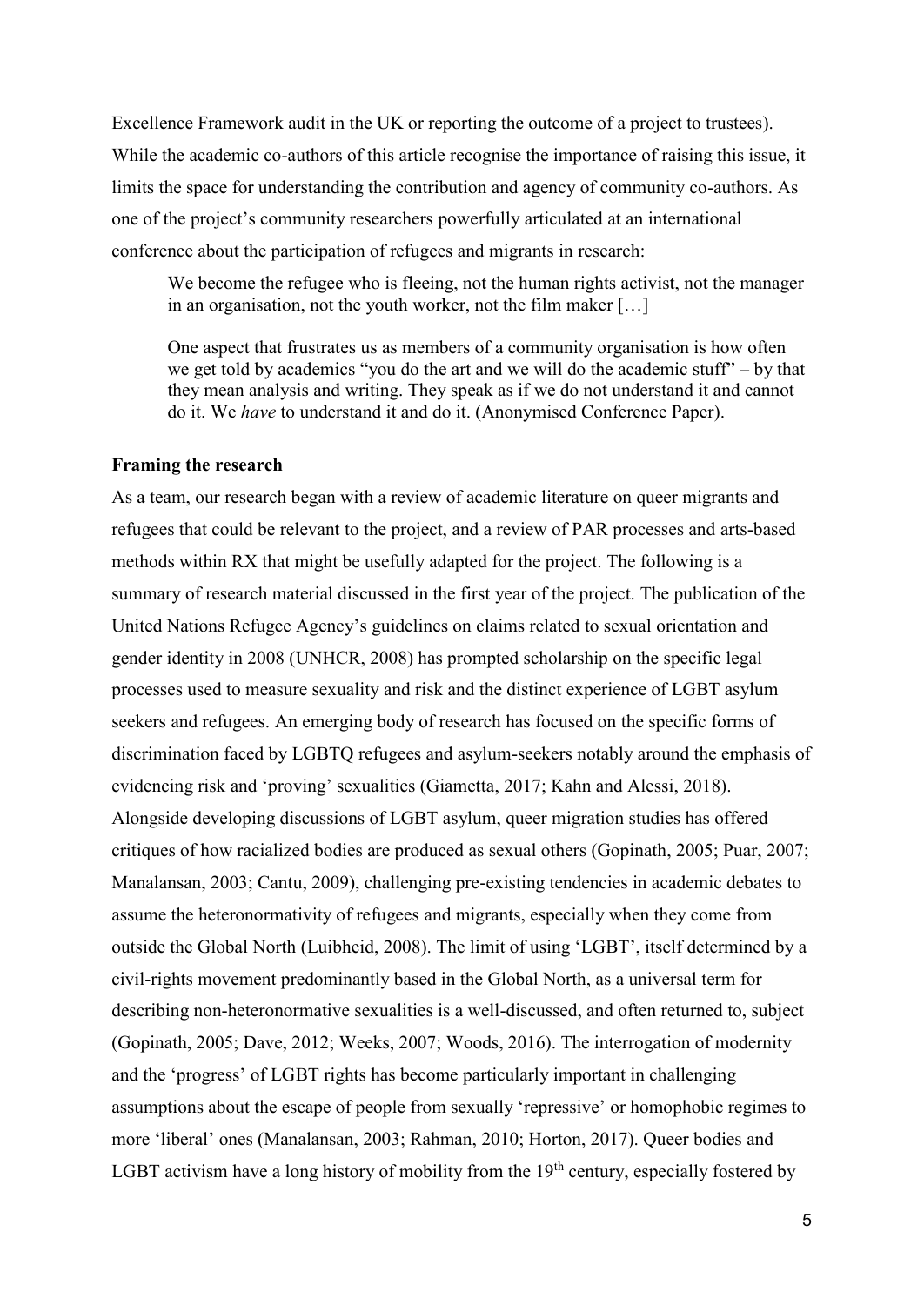transnational activism and migration which has paid particular attention to the diasporic, ethnic and religious politics (Wesling, 2008; Ayoub and Bauman, 2018). RX has been particularly sensitive to responding to Islamophobia and the intersectional issues of race, gender, ethnicity and faith experienced by Muslims refugees and migrants in the UK.

In a discussion theorizing gay Muslim identities, Rahman suggests that,

understanding gay Muslims as intersectional identities demonstrates that cultures and identities and plural and overlap rather than being monolithic and mutually exclusive (Rahman, 2010, p. 948).

While intersectionality has been an important model for considering the 'overlap' of identity positions, Puar's work on queer assemblage (Puar, 2007; Puar, 2011) has challenged the application of intersectional theory through analysing its emergence from second-wave feminism's preoccupation with sexual difference which itself has been challenged by queer theory (Puar, 2011). Part of what these debates illustrated was the situatedness of knowledge production (Haraway, 1988). Puar's writing in wake of the War on Terror brought a strong focus on the securitization of brown bodies and the consequences of globalized Islamophobia (Puar, 2007).

In his discussion of 'queer(y)ing research methods, Detamore highlights how the personal, professional and political entanglements of participatory research can use affectivity as a route to imagining more inclusive worlds: The tethering of the researcher to their researched (and equally vice versa) through the bonds of intimacy creates a political space – or ethical terrain – that binds one to the other' (Detamore, 2010, p.181). Our research became more urgent as we felt the increasingly pressure on daily life for people of colour, sexual minorities, young people, and others. This is a process of research which is unashamedly political insofar as it creates a shared space of social resistance which allows: 'the *intimate politics* of queer activism – the hidden and bold, relational and solitary, everyday enactments of interruption, care and solidarity' (Fine, Torre, Frost and Cabana, 2018, p. 623). In our routine work at RX we found routes to daily forms of care and solidarity from eating and spending time together, to turning to one another for advice about our personal experiences of sexism, racism and homophobia. While RX did not create a queer space or group in its organisation, our presence as a project, as people together in a collective space sharing stories, talking and working together, queered and interrupted the daily working space of RX.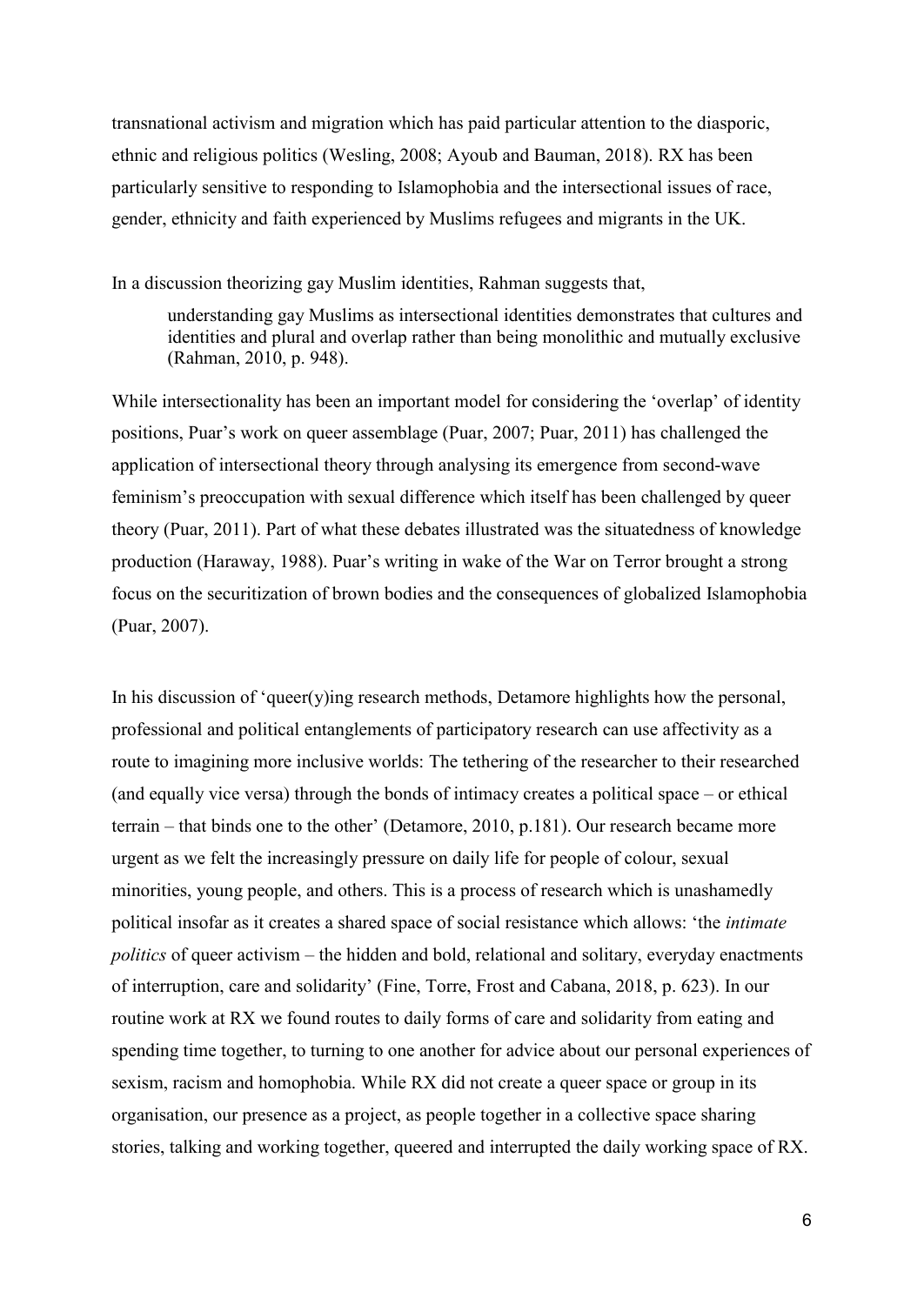### *Participatory Action Research*

Within RX, PAR and creative arts methodology emphasizes collective inquiry and experimentation grounded in experience and social history within which 'communities of inquiry and action evolve and address questions and issues that are significant for those who participate as co-researchers' (Reason and Bradbury, 2008, p. 1). This drew on an emancipatory and decolonising framework where self-determination was fundamental (Smith, 2012), and where new categories of knowledge based on lived experience and local realities were valued (Gaventa and Cornwall, 2006). This was done not merely to reduce objectification of people from refugee backgrounds, build capacity or produce more 'relevant' research, all of which was important. Rather, our approach also sought to deprivilege researcher expertise (Byrne, Canavan and Millar, 2009) and to produce 'alternative knowledge and more effective ways of understanding complex situations and relationships' (Moser and McIllwaine, 1999; Bagnoli and Clark, 2010 p. 103). Such a perspective does not mean that the knowledge produced should be reified or accepted as a singular 'Truth'. Good research still needs to interrogate these spaces by asking questions such as 'whose knowledge has been given dominance?', 'whose voice is absent and why?'; is this really the 'authentic' voice of the person speaking or are they echoing 'the voices of the powerful'? etc. This echoing can occur either as a result of internalizing the views of the powerful, or as a conscious act of self-alignment (Scott, 1986; Gaventa and Cornwall, 2006).

In community-based PAR, the varying levels of collaboration and extent of participation by community members varies according to the aims and collective agreement of each project. Suffice to say there are variations to the extent and forms of collaboration with participants being involved either in some, or in every aspect of the process 'including establishing research priorities, setting research questions, collecting and interpreting data' (Clark, Holland, Katz et al., 2009; Bagnoli and Clark, 2010;), and dissemination (Pratt in collaboration with the Philippine Women Centre, 1998; 1999). The approach adopted by RX both as an organisation, and for this project, emphasized collective agreement and not only participation but *action*, incorporating informal education and experiential learning rooted in the theory and practice of critical pedagogy, critical thinking, and the informed and committed action that is known as praxis (see for example Freire, 1970; Fals-Borda, 1979; Cahill and Torre, 2007; and Cammarota and Fine, 2008). This model enables RX to (co)produce knowledge, engage in action and reflection and choose how to be represented.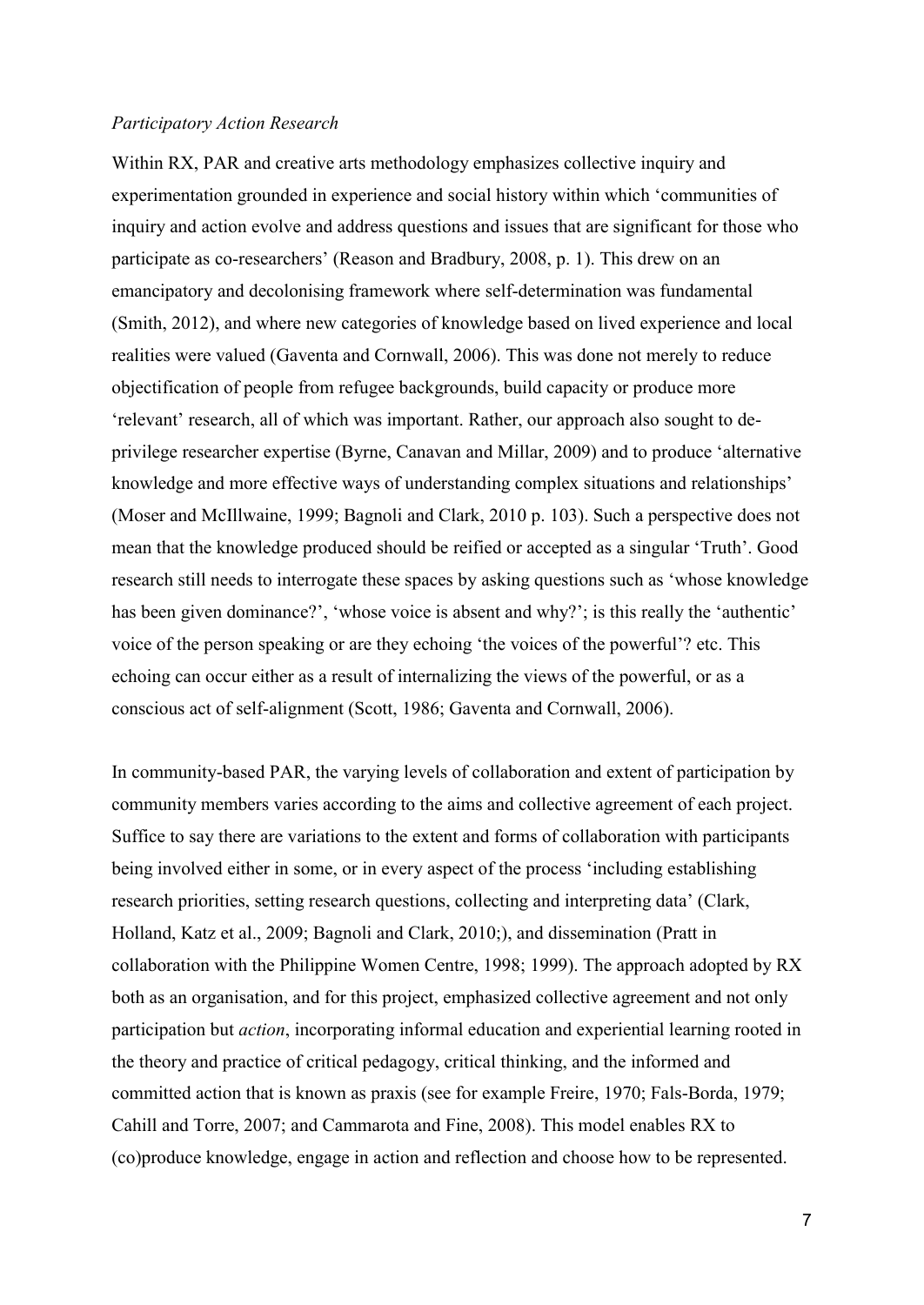For RX this is fundamentally important as it allows them to challenge models of research and representations of refugees which can all too often lead to objectification (Krause, 2017).

Eversole argues that

Many critiques now show how 'participation' can be used as a cloak of words to disguise business as usual: to hide power inequalities, gloss over differences, and enable elites to pursue their own agendas. (2010, p. 2).

In RX's experience this is a regular occurrence, even amongst researchers who engage with participatory methods. The following extract is from a conference paper presented by community researchers at an international conference where they were addressing the experience of inequalities in research:

Sometimes researchers turn up, encourage our participation in telling, or showing our life stories, which they then (from our perspective) 'steal' for their own purposes and career prospects. At other times researchers or policy makers take a few young people away to represent us - to learn to be important, to act in the dominant adult discourse of committees, youth councils, 'youth-parliaments' and academic conferences. At RX we have a different model. We believe that as young people we are the culturebuilders and discourse-makers. To this end we believe that it is important that as young people from refugee backgrounds we work together to explore and act upon the issues of disconnection, division and exclusion that affect us in our daily lives. (Anonymised Conference Paper).

These concerns about the extractive and appropriative nature of research and issues of (dis)trust are echoed by Krause (2017) and Pittaway, Bartolemei and Hugman (2010), among others.

### *Creative arts methodologies and activism*

Integral to the project was a creative arts methodology which provided a transformative framework (Mertens, 2010) and 'transdisciplinary ways of knowing and communicating' (McNiff, 2019, p. 24). This was chosen by members of RX as a means to democratize the research process (Leavy, 2015) through creating an inclusive medium. It also enabled members to build on skills gained in prior research which used drama, body movement and art. Through bringing together collaborative ethnographic praxis through art, we engaged in what O'Neill calls "ethno-mimesis" 'where inter-textuality of biography/narrative (ethnography) and art (mimesis) becomes a "potential space" for transformative possibilities' (2008, p. 3).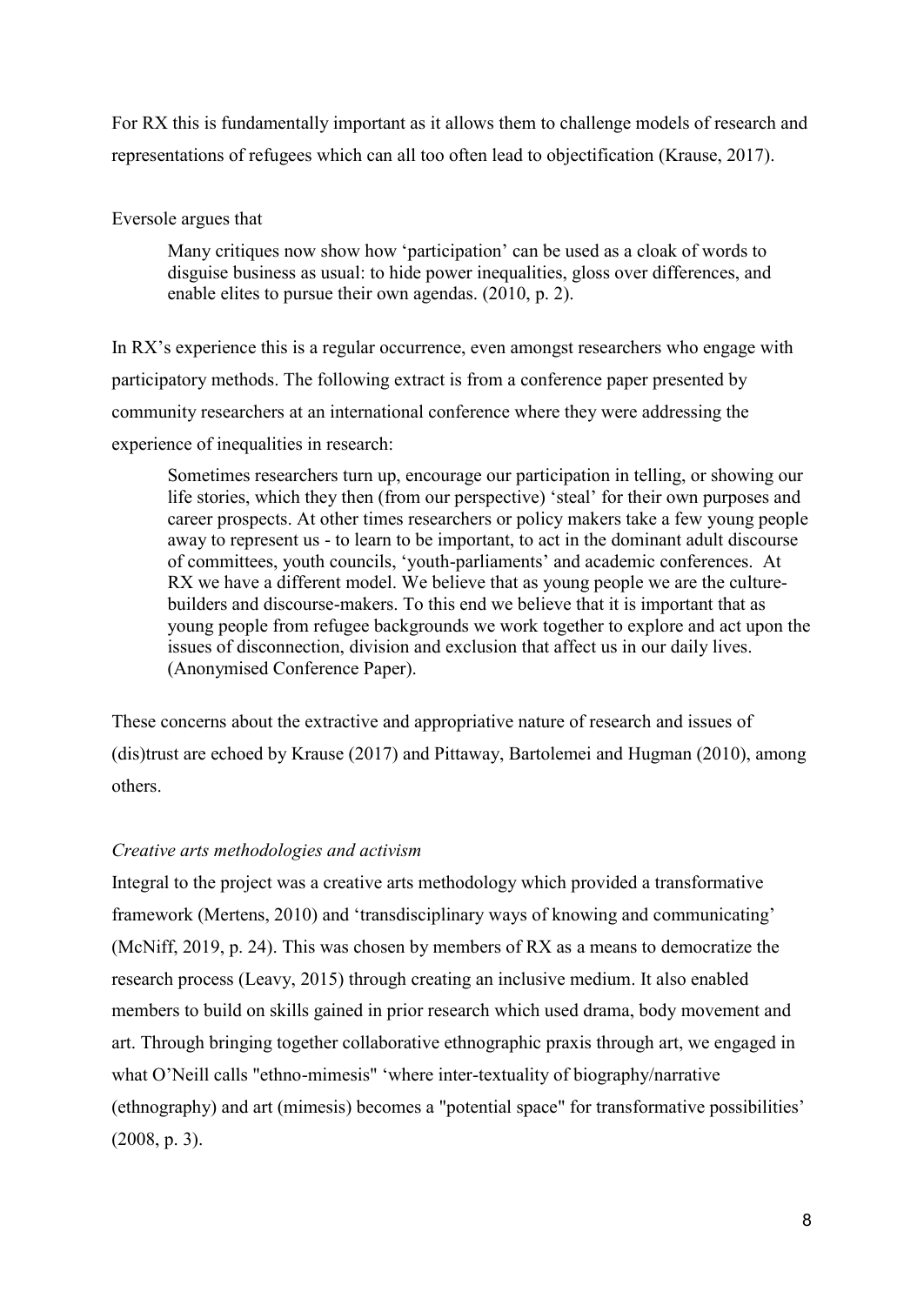The choice of arts-based methodologies and methods created space to undertake 'radical' and 'innovative' research with the aim of 'addressing social inequities' (Finley, 2008, p. 71). For RX this was critical, as they also expressed in the conference paper:

The issue of race and our racial status is always present albeit it is often unspoken or silenced. When we walk into a room we can feel it. We are often the only black people. We either become invisible, as if race and racial discourses do not shape us, or matter. That they are not present. That we are not present. Or we become the 'exotic other' and people ask us 'what's your experience?' 'What do you do?'. When people then find out we are refugees we become sexy – 'the strong Somali woman', 'the brave Columbian woman' and we get, somehow, put in a box that defines us as a refugee but nothing else.

We become the refugee who is fleeing, not the human rights activist, not the manager in an organisation, not the youth worker, not the film maker. We are more than the label that researchers and the media often portrays us as and we want to challenge people to see us as more than the sum of this label. For people to recognise us as multidimensional human beings and ask us about other aspects of our lives, our qualifications, our experience. We do not wish to be asked to self-categorise or be categorised, or to disclose our status. As an organisation we have a policy of not asking. Of not categorising. Of refusing to. What does this mean in terms of our partnership work with researchers though?

We unashamedly use creative methods – art, film making, Theatre of the Oppressed, photography as a means to learn and to communicate. When using creative methods the language barrier is no longer so much of an obstacle, people have a chance to laugh and to feel that they can be outside of the box that people keep trying to put us in. We have also found that it creates trust within the group, sensitivity and bonding.

We use arts-based methods to explore issues at a deeper level and to connect with people. In our experience it is very expressive and we believe that visually seeing or taking part in an experience is more powerful than someone presenting a written account of what happened. Sometimes reading a paper is powerful but for the communities that we work with they haven't had access to schools or universities, but every culture has art and uses images, and so it becomes easier to create conversations and change around art. When you give a paper you don't put your soul there. When you have to perform it you are in it. You are constantly processing the experience. Each time you take a photo, make a dance, it is a continual transformation of the issue. For us what is important isn't the value of the end product or its aesthetics or quality. For us the value is the process. If the process doesn't have value it won't work. You might not make the film, the play might not be good but the process is the most important, not the product. Of course this doesn't make for easy collaborations with researchers. The value for the researcher or the funder comes through data collected and analysed and academic outputs produced. If you have no end product how does a funder measure success?

One aspect that frustrates us as members of a community organisation is how often we get told by academics 'you do the art and we will do the academic stuff' – by that they mean analysis and writing. They speak as if we do not understand it and cannot do it. We *have* to understand it and do it. Although it is very hard to understand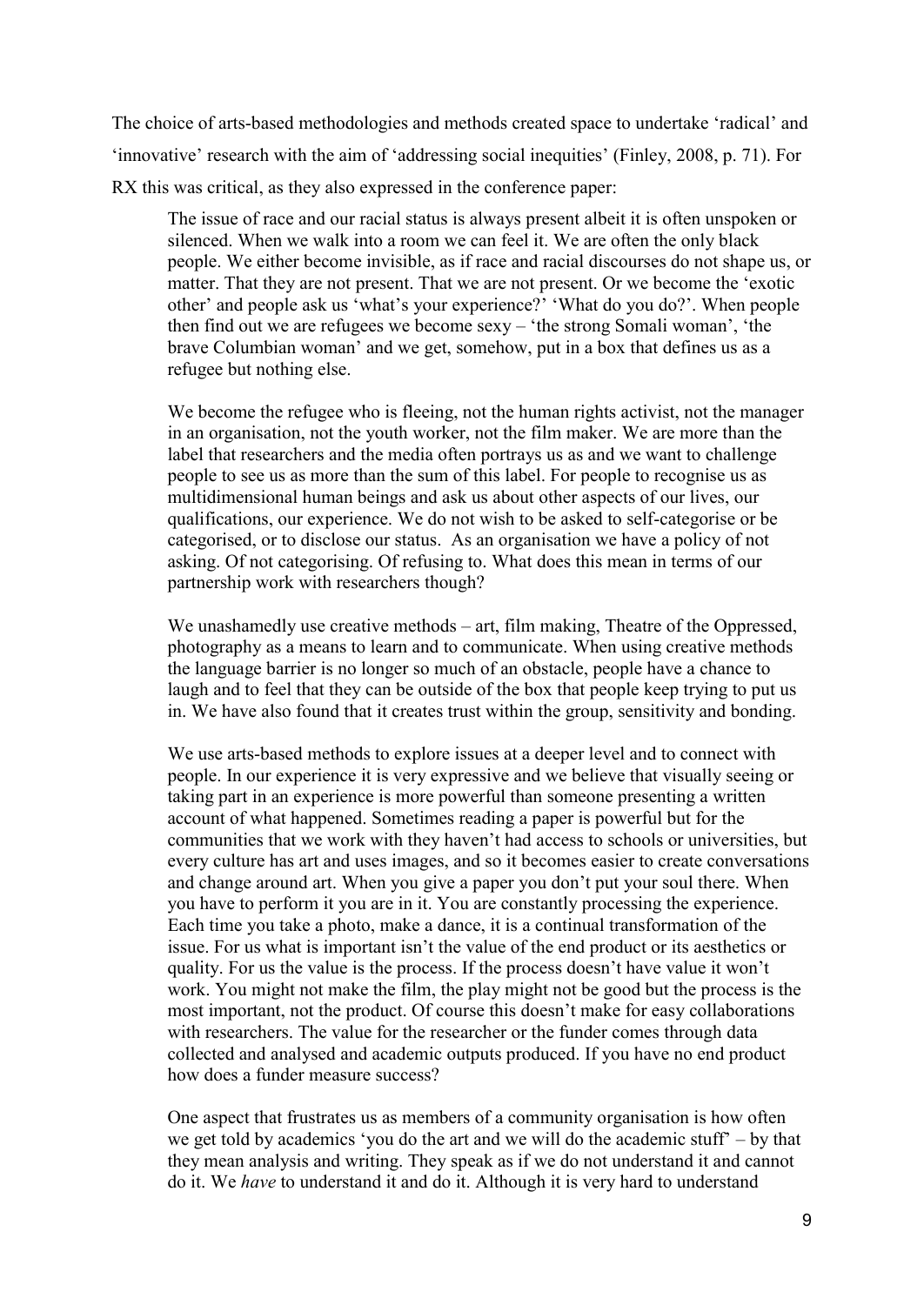academic environments – you use such a different language and have such a different way of working. But we **have** to engage with this as it is academic research and writing and policy reports and media that shapes our world. We strongly believe that what happens in the academy has impact. For us not to engage with it has impact. If academics go away and write about us it is framed from their perspective, not ours. It represents **their** account of our world, not **our** account of our world. By taking part in research we too often become a number. A faceless statistic. It is important for each of us that this does not happen, and we have some guiding principles to ensure that it doesn't. (Anonymised Conference Paper).

Our project used RX's existing frameworks of collaboration and a co-negotiated code of ethics to ensure that no-one became the 'object' of inquiry, rather, that we were all participating in collaborative research together. To achieve this required moving through a process together rather than sub-dividing and allocating 'academic' and 'non-academic' tasks, including authoring several academic and non-academic pieces of writing. The following section describes this process and how it delivered the project to RX.

## **The Research Process**

With critical discussions of structural racism being foundational to our research, the question of our own 'authentic' experience of racial difference became integral to building trust. The project had an important gendered dimension. Within the organisation there was an 'open door' policy for all groups except for one: the women's group. As we were exploring the potential for a queer identifying only group in RX, it was the women's group that offered vital expertise and solidarity when it came to explaining to the organisation the importance of safe-spaces. Indeed, most of the community researchers involved in the project were also members of the women's group. Their active debates on feminism and patriarchal power meant that they shared some of the critical perspectives of our project. For example, they had explored debated around anti-racist activism and feminism through reading the work of bell hooks. By discussing her experience as a lesbian of colour, the women's group had a route into understanding queer marginalisation that was based on their existing work.

The project commenced with two workshops on trust and ethics which led to us developing a code of ethics, principles and shared knowledge of PAR which underpinned our approach. We then undertook a workshop facilitated by a leading LGBT equalities NGO, identifying privilege and structural inequalities around sexuality in organisational structures and practices. This was specifically designed around the needs of the project. At the mid-point of the project we ran two creative workshops. The first foregrounded queer film and literature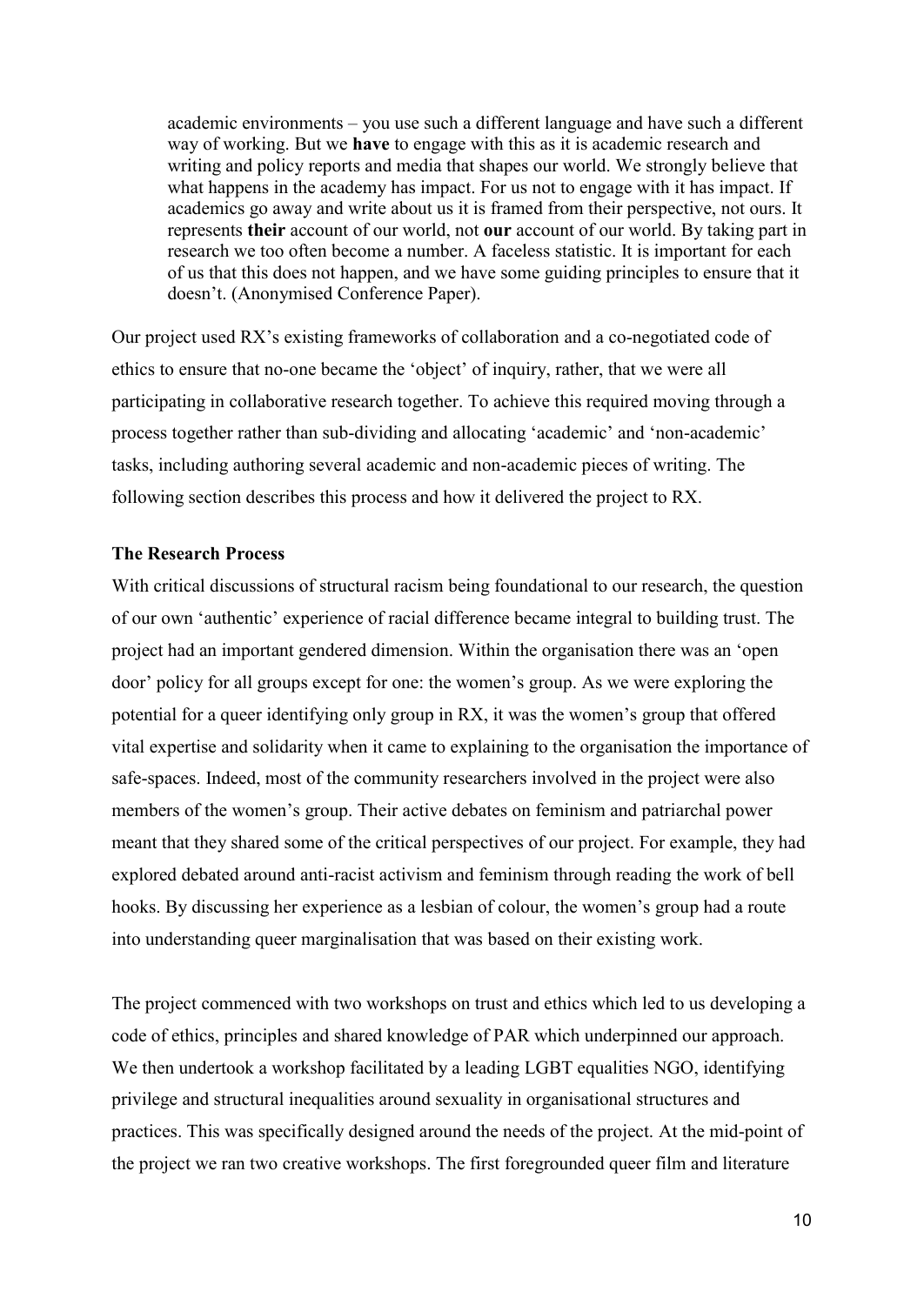through screening the iconic documentary *Paris is Burning* (Livingstone, 1990) on the queer ball scene in late 1980s New York. The resulting conversation resonated with participants especially around issues of class, marginality and the use of creativity to parody, challenge and reclaim forms of power. This discussion was followed by a reading of travel writing by queer writers who had crossed borders and experienced the challenge of describing sexuality across languages and cultural contexts. Small group reflections around these texts were designed to consider how we can view queer lives globally, especially in contexts where whiteness is challenged.

The exploration of how creative strategies can be used to represent the difference experienced by queer people of colour was followed by a digital story telling workshop drawing together issues of race, migration and sexuality. While the workshop on queer film and literature had been facilitated by one of the co-researchers, we decided to invite an external facilitator for this workshop, so that both academic and community researchers could adopt the role of participant to create a different collaborative environment with the wider participants. This workshop used the work of the queer South African visual artist Zanelle Muhole to demonstrate techniques for abstract representation that resist trying to capture 'real' or accurate portraits. Montage, still life, and collage were amongst a portfolio of techniques introduced, along with basic video editing. Through a series of prompts to create short narratives, and the use of video stills, at the end of the workshop we had a series of short photo-elicitation explorations of identity which were inspired by our discussions of queer art work by a woman of colour, but were produced in response to our own explorations of feeling queer and in and out of place. The project concluded with a final set of two workshops. These used multi-sensory experiences including sound, mindfulness and movement to disrupt stereotypes. Opening exercises in mindfulness were followed by short forum theatre exercises structured around narrative exploring the complexities of creating a queer-inclusive space.<sup>iv</sup>

Participants agreed that the creative process was important and aided them in their personal development and in terms of creating a group safe space. One participant commented about the creative workshops that:

I really liked making stories about certain situations, waking up my mind, imagination, and having different experience through the creativity. I have to say that if I had to do all those activities on my own I couldn't be that creative, being with people, sharing different thoughts and experiences, feeling safe and connected,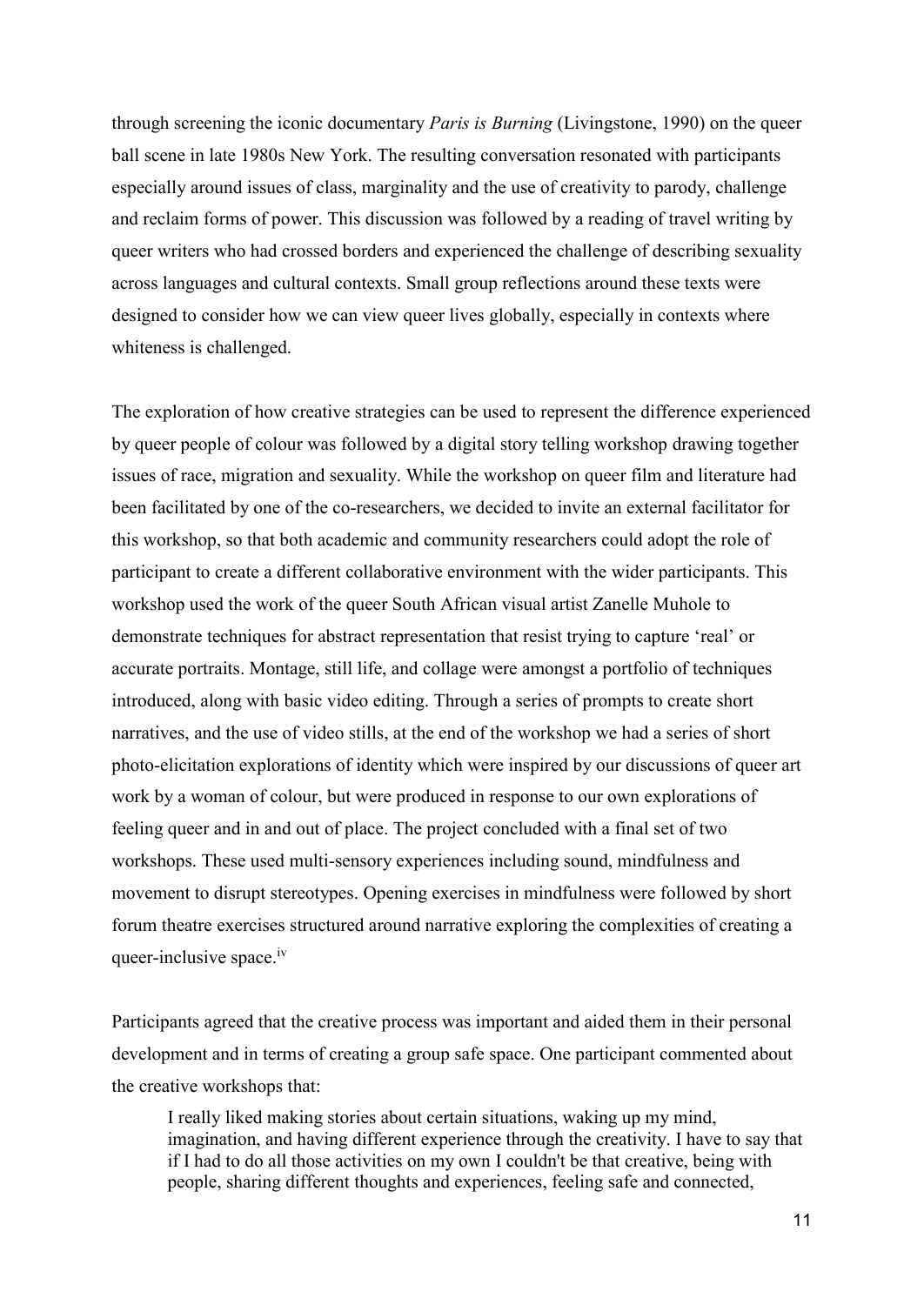discussing about what feels important to each of us, sharing what we know as best of life, that what really made differences.

Further, many participants pointed out that the mix of different activities were beneficial as it allowed different people to engage in different ways:

I also think it's very important to have lots of different processes as everyone engages with material differently and this gives more people the opportunity to take part in different ways.

I feel practical workshops allow those that are not confident to really come out of themselves and express what's going on for them mentally and physically and with young people it's important to encourage them to be creative and enable them to use their mind's eye/ imagination.

However, some participants felt that there was some room for improvement, especially with regards to the focus of the discussion. In relation to the workshop about digital storytelling, one person saw the potential in using broader identity frameworks so that race was not an undergirding issue to all the work:

Photography was an interesting medium and I'm really pleased that we all got to try out new creative methods. I benefited a lot from the personal discovery, but there's a part of me that wishes we hadn't chosen the topic of race & ethnicity, as it wasn't obviously relevant to all participants.

The series of creative workshops and residentials attempted to vary their focus. While some focused closely on issues of race and sexuality, others took a broader and more inclusive approach to all identities. However, a participant challenged activities that appeared to stray too far from the stated purpose of the project:

Personally, I did not feel like I got a lot out of the movement workshop because it is not something I am used to, and I found it a bit difficult to engage or see the purpose of the different activities.

Discussion was the best part. People talking and exploring different ideas. I didn't enjoy the photo [digital storytelling] workshop I found it pointless and a waste of educational time. I still don't see how that explores LGBT and social changes.

However, what this also shows is that people engage differently with different workshops and that having a wide variety of mediums gives more people the chance to take part. It was also pointed out that sometimes it is good to push yourself: 'I also think that it is important to challenge yourself and push yourself out of your comfort zone occasionally.'

The positive and negative connotations of being pushed out of your 'comfort zone' became a recurring trope in the project. On the one hand, as the participant quote suggests, it was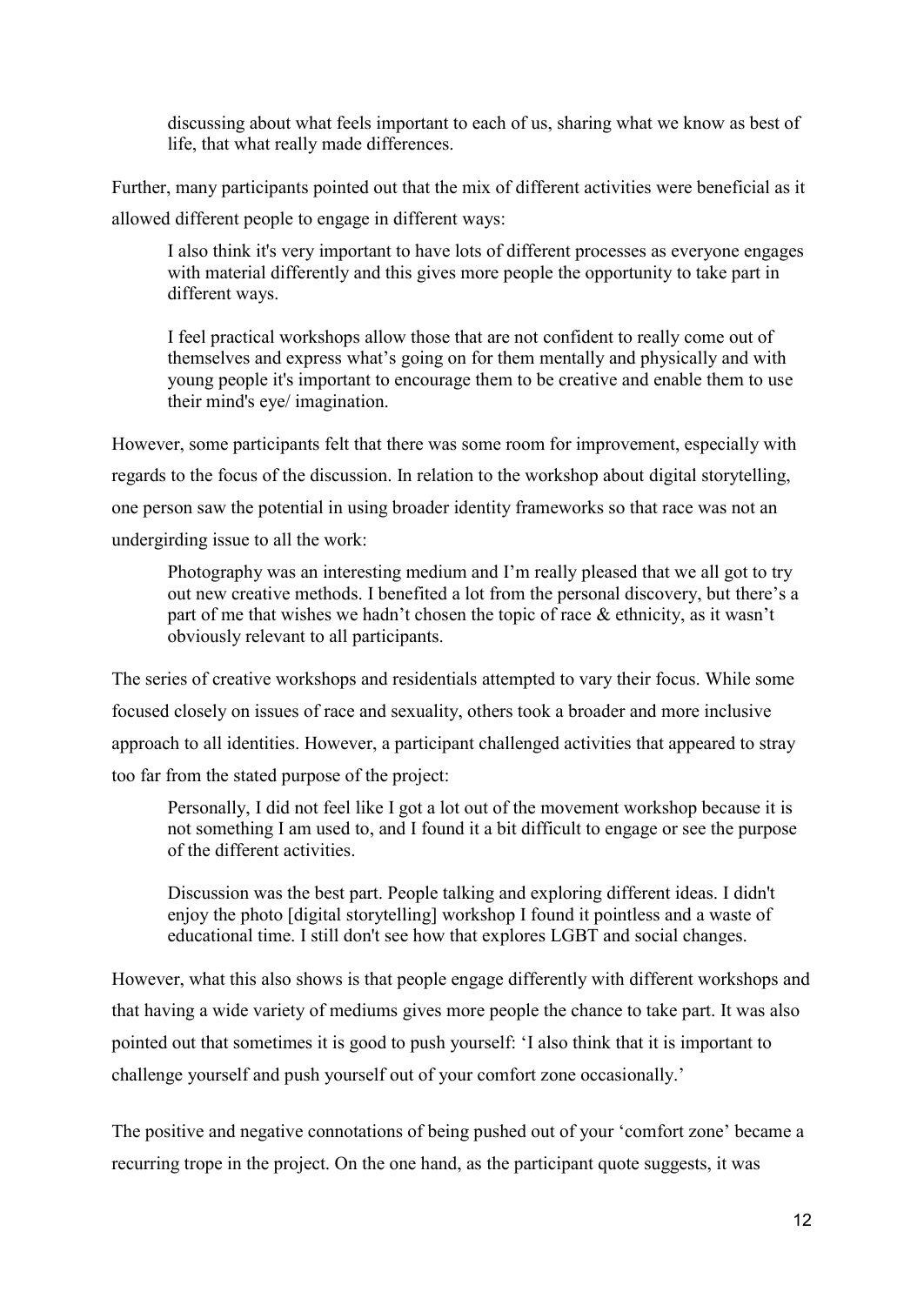viewed as a way of expressing a discomfort that was instructive and had the potential to produce new learning. In our case, this often stemmed from achieving a deeper appreciation of how important intersectional approaches to identity politics were, with a special focus on how sexuality and other markers of differences can be erased or elided. Being pushed out of your 'comfort zone' in the project, however, also referred to the ways in which there were competing discourses around what counted as valuable research, and what counted as a participatory and inclusive process. While participants in residentials and workshops did not flag or identify any difference between competing ideas around research and creative practice in their feedback, it was a recurring issue in the design of the sessions.

This unearthing of stories and exposing our own vulnerabilities (Carroll, 2013; Holmes, 2010; Sampson, Bloor and Fincham, 2008) illustrates the 'emotional labour' (Carroll, 2013) of undertaking this research. By the conclusion of the project, it became clear that none of the research team felt they had adequate support from their respective organisations to support their emotional wellbeing. The researchers within RX, signalled a lack of organisational understanding of homophobia. While their experience of racism could be well supported and addressed, other experiences of stigma were harder to raise without framing it as a complaint about the organisation (Ahmed, 2018). Collectively, we shared stories of organisational silencing or marginalisation, even when we were 'positively' recognised as different. As Taylor suggest in her discussion of being queer in higher education, 'Being 'diverse' for and in the institution can be an awkward premium and a personalised pain, an enduring sore point that harms, while diversity is hastened as promise, cure and capital' (Taylor, 2018, p. 65-66).

Although LGBT right-based activism has privileged visibility as a guarantee of liberation (Weeks, 2007), Horton (2017) uses the potential power of concealment and silence to determine more nuanced interactions where the queer body has some power to determine the terrain of interaction, postulating a difference between 'agonistic intimacy' and 'antagonistic intimacy' (Horton, 2017, p. 5). The execution of the project demonstrated this in practice. While the project began with an investigation of how to make queer lives more visible in RX, through the course of the project it became clear that selective disclosure and strategic concealment was a practical method of engaging with a broader collective on shared platforms of social justice, such as anti-racism. However, was this satisfactory or sustainable in the opinion of queer-identified researchers in the RX collective?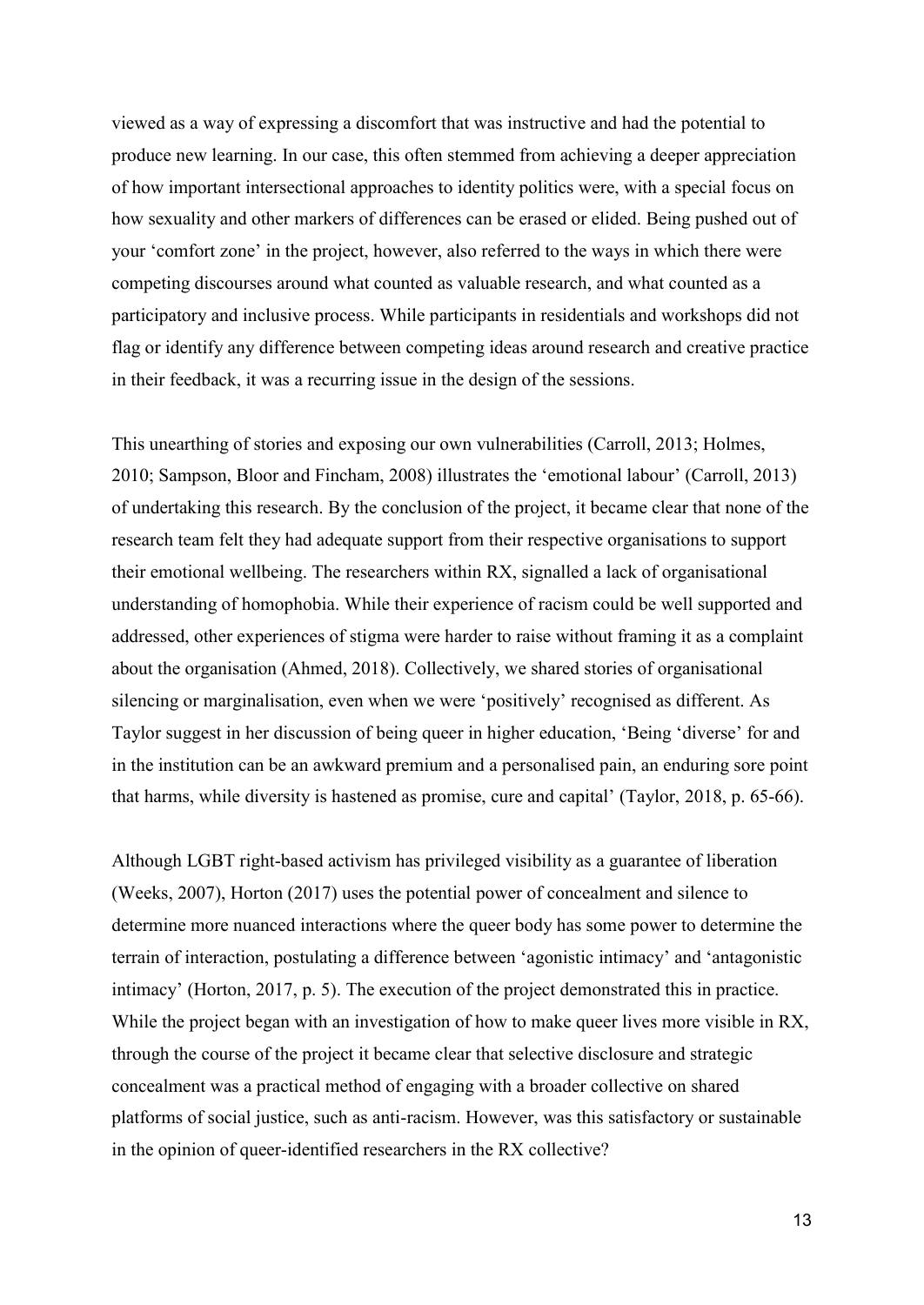This project has exposed the latent and hidden prejudices and violence within RX itself. It has served as the vehicle to bring the elephant into the room. In this way, while we feel that progress within individual changes in attitude and skill is minimal, the impact of the project is definitely significant. It has created the possibility and pathway for more, for things not to go back to being hidden or avoided. This is vital for RX and for the young people that it works with, both now and in the future. In this way, this project has made RX realise that it needs foundations for more, and that in 2016 it is simply not acceptable to continue to avoid this work. It could be seen as a watershed that has a legacy that now needs to be built upon.

There are practical changes, like networks, connections to other organisations and what they do. There are some developments in terms of what the issues and experiences are, and who else is out there to support them. There is a database, contact list and resource pack. However, RX's ability to engage with such individuals and issues has not changed greatly on a day to day level. While this is sad, it is very clear that it has created the doorway for the building of this work into RX foundations. (Final Report, RX).

The project was not able to produce a radical change within the day to day working of the organisation, but it did demonstrate the need to challenge why creating a space for queer groups and projects within the collective proved to be difficult.

### **Conclusion**

Part of RX's work is to identify and work with the most vulnerable and isolated refugees and migrants. There is no doubt that people of different sexual orientations and gender identities are incredibly isolated, and vulnerable. Many of the people we work with come from countries where it is illegal to be gay or lesbian. Therefore they have not ever had the experience of being able to be open and accepted for who they are. Additionally, when arriving in the UK, the system marginalises and makes such individuals more vulnerable. On top of this, displaced individuals have to find their place seeking refuge in a new alien society where racism and prejudice against asylum seekers is significant. In the past, people with such experiences have come forward for support and RX has not had the capacity to respond. RX wanted to address this through training, knowledge, and building a group that could be an example for other young people. This project was also important because in the UK different sexual identities or sexual orientation is not illegal. Therefore we have the space and responsibility to lead the way in challenging homophobia. LGBT issues had been totally neglected in RX. It was a complete taboo. Some people were more ready to engage with it, but did not know how. Others were nowhere near ready. (Final Report for RX).

The difficulty in 'making room' for the project within the organisation, without external involvement and funding, demonstrated the way in which queer issues were rendered structurally invisible. This key finding in the final project report (prepared for RX) reflected on the latent discrimination experienced during the project. As funding ended, the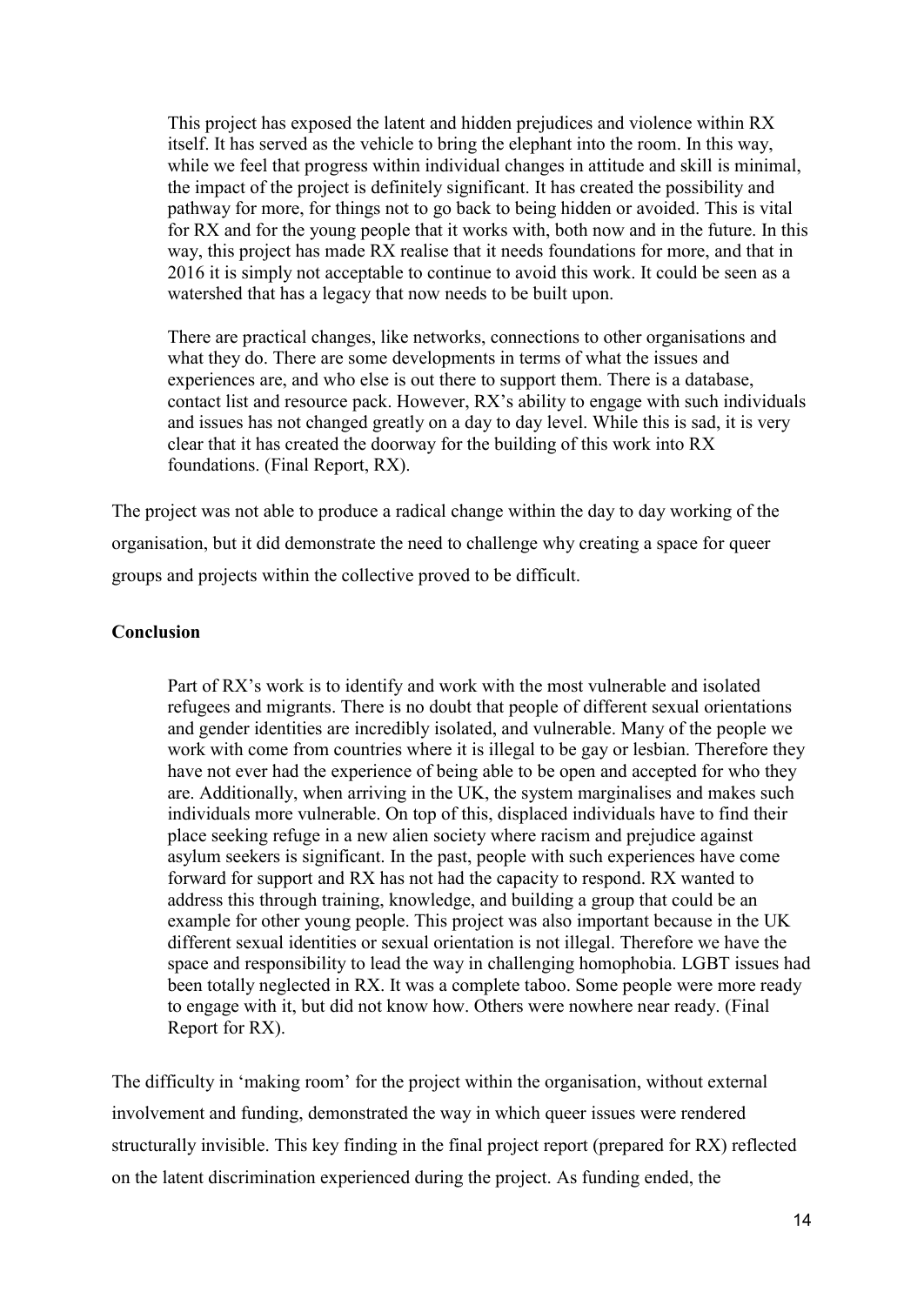organisation held onto the documentation of creative practice, lists of contacts, and learning about process and best practice, but chose not to develop this project further. Our research has demonstrated the difficulty in introducing support for queer lives without triggering a debate about the viability or 'space' for queer *activism*. The politicisation of minority sexual lives and identities leading to a separate consideration of their 'right' to exist or be represented in the organisation was sidestepped through referrals to other LGBT-focussed organisations. These were deemed to be better equipped to deal with an issue that was potentially divisive or distracting from the primary focus of anti-racist activism in RX.

Without a mechanism for measuring how one kind of equality work (in this case around race) might obfuscate another kind of equality work (in this case around sexuality), there is a danger of unintentionally and intentionally silencing minorities (often gendered and sexual). We have demonstrated that creativity and the arts and humanities can be a tool for exploring expansive and inclusive approaches to sexuality which avoids policy or legal definitions of 'LGBTQ' which often focus on narratives of oppression and protection in the context of refugee and migrant lives. However, more work is required to build more complex portraits of how the legacy of colonialism has contributed to homophobia in former colonies and how challenging homophobia can be at the centre of mainstream anti-racist activism for refugee and migrant organisations.

### **Acknowledgments**

The project team gratefully acknowledges funding from the Arts and Humanities Research Council, UK under the Connected Communities Scheme. Grant Number XXXXXXX.

We are sincerely grateful to the anonymous members of RX who collaborated with us on this project and the support and encouragement of the wider collective, staff and trustees. We also thank our reviewers for their comments which greatly strengthened this paper.

### **References**

**AHMED, S.** (2018) 'Complaint as Diversity Work'. Available at <[https://feministkilljoys.com/2017/11/10/complaint-as-diversity-work/>](https://feministkilljoys.com/2017/11/10/complaint-as-diversity-work/) (Date Accessed 21/3/2019).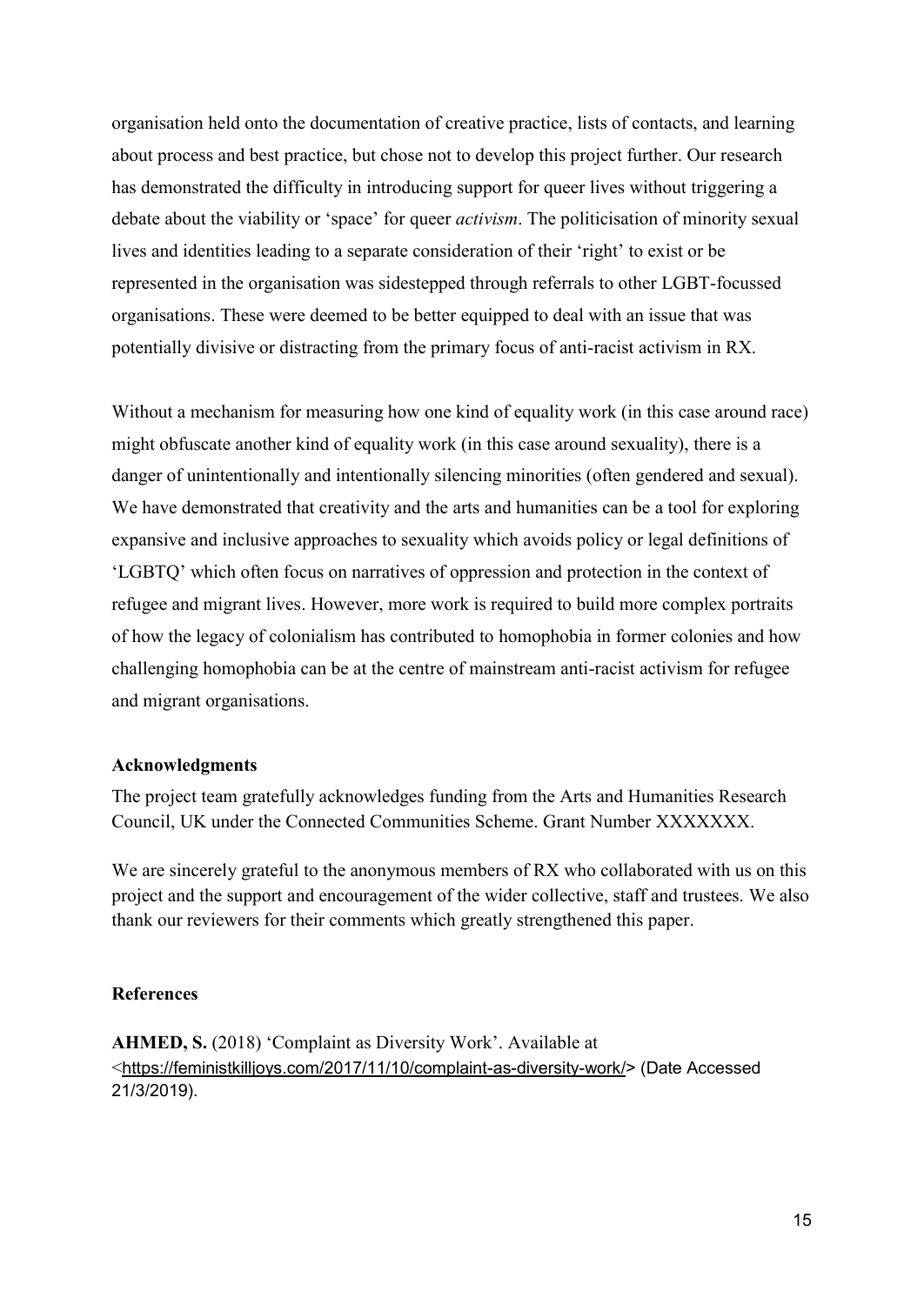**AYOUB and BAUMAN.** (2018) 'Migration and Queer Mobilisations: How Migration Facilitates Cross-Border LGBTQ Activism.' *Journal of Ethnic and Migration Studies*. DOI: [10.1080/1369183X.2018.1497955](https://doi.org/10.1080/1369183X.2018.1497955) (Date Accessed 21/3/2019).

**BAGNOLI, A. and CLARK, A**. (2010) 'Focus Groups with Young People: A Participatory Approach to Research'. *Journal of Youth Studies* 13(1): 101-119.

**BOAL, A.** (2000) *Theatre of the Oppressed.* London: Pluto.

**BYRNE, A. CANAVAN, J. and MILLAR, M.** (2009) 'Participatory Research and the Voice-Centred Relational Method of Data Analysis: Is It Worth It?'. *International Journal of Social Research Methodology* 12(1), 67-77.

**CAHILL, C. and TORRE, M. (2007)** '[Beyond the Journal Article: Representations,](https://www.taylorfrancis.com/books/e/9781134135561/chapters/10.4324/9780203933671-36)  [Audience, and the Presentation of Participatory Action Research](https://www.taylorfrancis.com/books/e/9781134135561/chapters/10.4324/9780203933671-36)'. In Kindon, S. Pain, R. and M. Kesby (eds) *Connecting People, Participation and Place: Participatory Action Research Approaches and Methods.* Routledge: London, pp196-206.

**CAMMAROTA, J. and FINE, M.** (eds). *Revolutionizing Education: Youth Participatory Action Research in Motion*. London and New York, Routledge, 2008.

**CARROLL, K.** (2013) 'Infertile? The Emotional Labour of Sensitive and Feminist Research Methodologies'. *Qualitative Research* 13(5): 546-561.

**CANTU, L. (2009)** *The Sexuality of Migration: Border Crossings and Mexican Immigrant Men*. New York: New York University Press, 2009.

**CLARK, A., HOLLAND, C., KATZ, J. and PEACE, S.** (2009). 'Learning to See: Lessons from a Participatory Observation Project in Public Spaces'. *International Journal of Social Research Methodology* 12: 345-360.

**DETAMORE, M.** (2010) Queer(y)ing the Ethics of Research Methods: Towards a Politics of Intimacy in Researcher/Researched Relations. In Kath Browne and Catherine Nash (eds) *Queer Methods and Methodologies*. London: Routledge, pp167-182.

**DAVE, N.N.** (2012) *Queer Activism in India: A Story in the Anthropology of Ethics*. Durham: Duke University Press.

**DOUBLE JEOPARDY**. (2013) 'Double Jeopardy'. London: Trust for London and MBARC.

**EVERSOLE, R. (**2010) 'Remaking Participation: Challenges for Community Development Practice'. *Community Development Journal* 47(1): 29-41.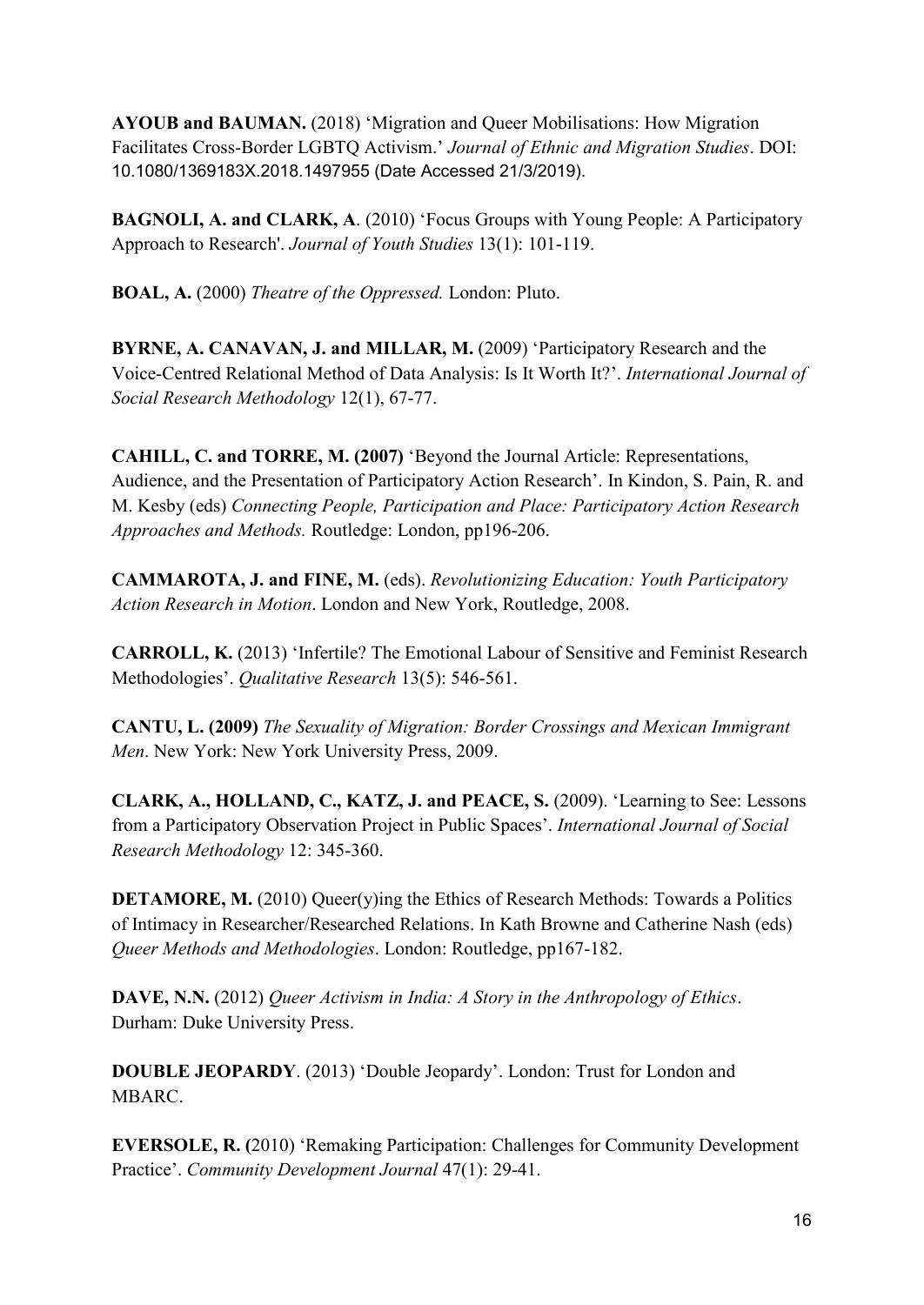**FALS-BORDA, O.** (1979) *El Problema De Como Investigar La Realidad Para Transformarla: Por La Praxis*. Bogotá, Colombia: Ediciones Tercer Mundo. Second Edition.

**FINE, M., TORRE, M.E., FROST, D.M., and CABANA, A.** (2018) 'Queer Solidarities: New Activisms Erupting at the Intersection of Structural Precarity and Radical Misrecognition'. *Journal of Social and Political Psychology* 6(2): 608-630.

**FINLEY, S.** (2008) 'Arts-Based Research'. In. Knowles, J.G. and Cole, A.L. (eds.) *Handbook of the Arts in Qualitative Research: Perspectives, Methodologies, Examples and Issues*. Thousand Oaks, CA: Sage, pp71-81.

**FREIRE, P.** (1970) *Pedagogy of The Oppressed*. New York: Herder and Herder.

**GAVENTA, J. and CORNWALL, A**. (2006) 'Power and Knowledge'. In Reason, P. and Bradbury, H. (eds.) *The Handbook of Action Research: The Concise Paperback Edition*. Thousand Oaks CA: Sage, pp 71-82.

**GIAMETTA, C.** (2017) 'Reorienting Participation, Distance and Postcoloniality: Ethnographic Encounters with Gender and Sexual Minority Rights'. *Sexualities* 21(5-6): 868- 882.

**GOPINATH, G.** (2005) *Impossible Desires: Queer Diasporas and South Asian Public Cultures*. Duke: Duke University Press.

**HARITAWORN, J.** (2015) *Queer Lovers and Hateful Others: Regenerating Violent Times and Places*. London: Pluto Press.

**HARRAWAY, D**. (1998) 'Situated Knowledges: The Science Question in Feminism and the Privilege of Partial Perspective'. *Feminist Studies* 14(3): 575-599.

**HOLMES, M.** (2010) 'The Emotionalization of Reflexivity'. *Sociology* 44(1): 139-154.

**HORTON, B.** (2017) 'What's So 'Queer' About Coming Out? Silent Queer and Theorizing Kinship Agonistically in Mumbai'. *Sexualities* 21(7): 1059-1074.

**KAHN, S. and ALESSI**, **E.J**. (2018) 'Coming Out Under the Gun: Exploring the Psychological Dimensions of Seeking Refugee Status for LGBT Claimants in Canada'. *Journal of Refugee Studies,* 31(1): 22-41.

**KRAUSE, U.** (2017) *Researching Forced Migration: Critical Reflections on Research Ethics During Fieldwork*. RSC Working Paper Series, 123**.** Oxford: Refugee Studies Centre.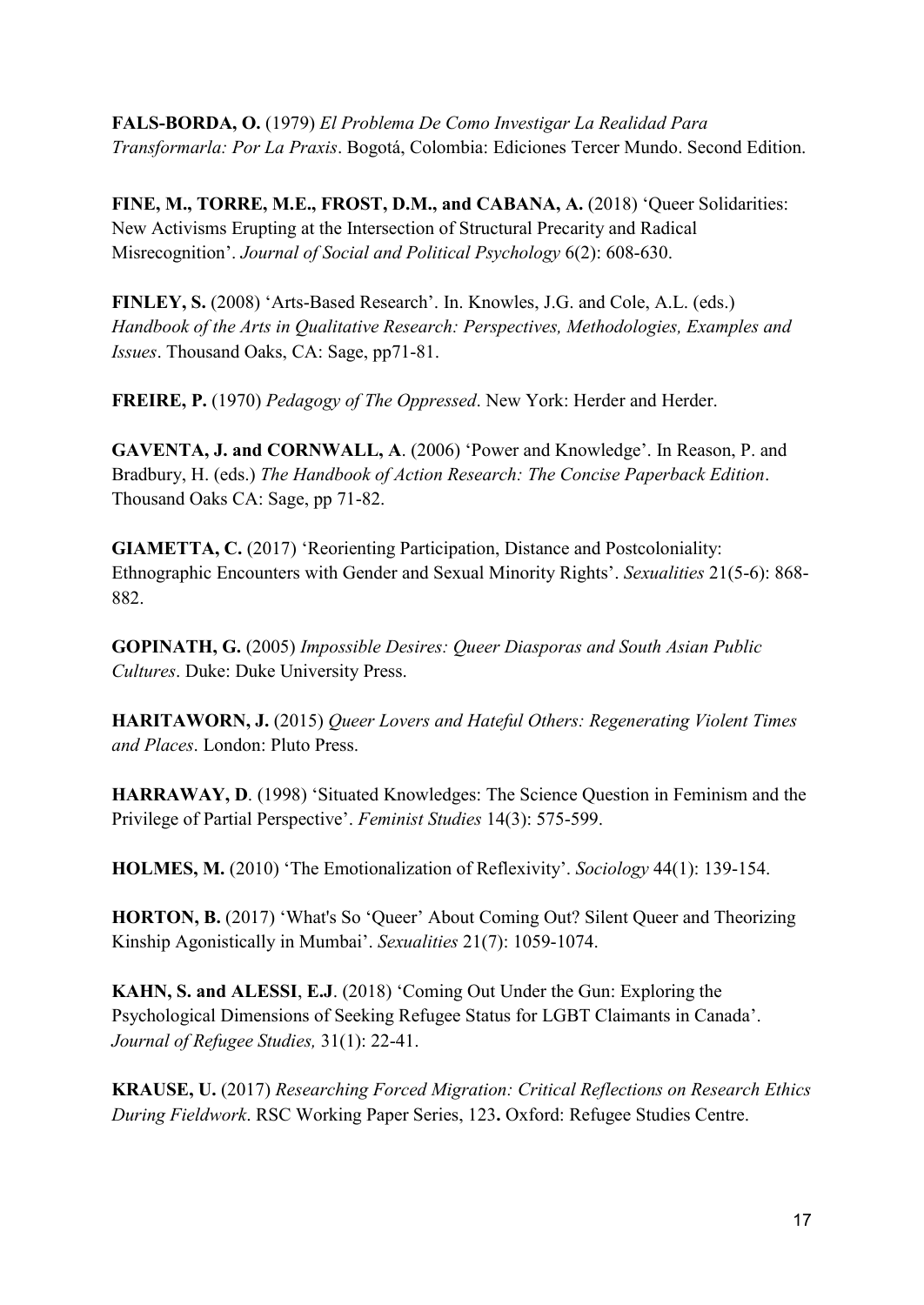**LEAVY, P.** (2015) *Method Meets Art: Arts-Based Research Practice*. London: The Guilford Press. Second Edition.

**LIVINGSTON, J.** (1990) *Paris is Burning* [Motion Picture]. USA: Miramax.

**LUIBHEID, E**. (2008) 'Queer/migration: An Unruly Body of Scholarship'. *GLQ* 14(2-3): 169-90.

**MANALANSAN, M.F.** (2003) *Global Divas: Filipino Gay Men in the Diaspora*. Durham: Duke University Press.

**MCNIFF, S.** (2019) 'Philosophical and Practical Foundations of Artistic Inquiry'. In Leavy, P (ed) *Handbook of Arts-based Research*. New York and London: The Guildford Press.

**MERTENS, D**. (2010) 'Transformative Mixed Methods Research'. *Qualitative Inquiry* 16(6): 469-74.

**MILES, N.** (2010) *No Going Back: Lesbian and Gay People and the Asylum System.* London: Stonewall. Available a[t](https://www.stonewall.org.uk/sites/default/files/No_Going_Back__2010_.pdf) [<https://www.stonewall.org.uk/sites/default/files/No\\_Going\\_Back\\_\\_2010\\_.pdf> \(Date](https://www.stonewall.org.uk/sites/default/files/No_Going_Back__2010_.pdf%3e%20(Date%20Accessed%2021/3/2019).)  [Accessed 21/3/2019\).](https://www.stonewall.org.uk/sites/default/files/No_Going_Back__2010_.pdf%3e%20(Date%20Accessed%2021/3/2019).) 

**MOSER, C. and MCILWAINE, C.** (1999) 'Participatory Urban Appraisal and its Application for Research on Violence'. *Environment and Urbanization* 11: 203-226.

**O'NEILL, M.** (2008) 'Transnational Refugees: The Transformative Role of Art?'. *Forum: Qualitative Social Research Sozialforschung* 9(2): Art. 59.

**PINK NEWS** (2017) 'LGBT Charity Launches Support Services for Refugees', 7 April 2017, Available at [<https://www.pinknews.co.uk/2017/04/07/lgbt-charity-launches-support](https://www.pinknews.co.uk/2017/04/07/lgbt-charity-launches-support-services-for-refugees/)[services-for-refugees/>](https://www.pinknews.co.uk/2017/04/07/lgbt-charity-launches-support-services-for-refugees/) (Accessed 21/3/2019).

**PITTAWAY, E., BARTOLEMEI, L. and HUGMAN, R.** (2010) 'Stop Stealing Our Stories': The Ethics of Research with Vulnerable Groups'. *Journal of Human Rights Practice* 2(2): 229–251.

**PUAR, J.K.** (2007) *Terrorist Assemblages: Homonationalism in Queer Times*. Durham: Duke University Press.

**PUAR**, **J.K.** (2011) 'Citation and censorship: The politics of talking about the sexual politics of Israel'. *Feminist Legal Studies*, **19**, pp133–142.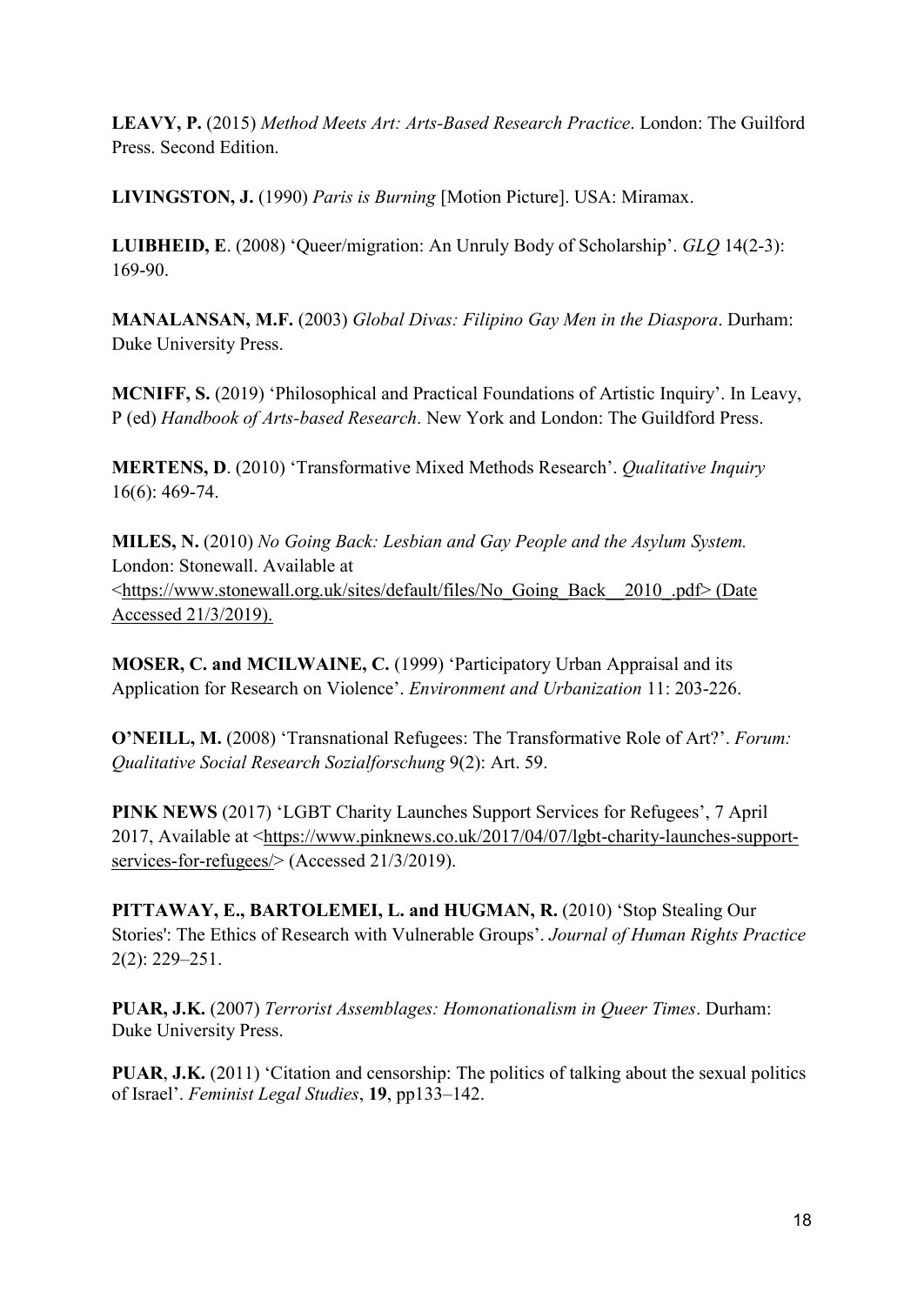## **PRATT, G. IN COLLABORATION WITH THE PHILIPPINE WOMEN'S CENTRE**

(1998) 'Inscribing Domestic Work on Filipina Bodies'. In Nast, H. and Pile, S. (eds*.*) *Places Through the Body*. London: Routledge, pp 283-304.

**PRATT, G. IN COLLABORATION WITH THE PHILIPPINE WOMEN'S CENTRE** (1999) 'Is This Canada? Domestic Workers' Experiences in Vancouver, B.C.' In Momsen, J. ed. *Gender, Migration and Domestic Service*. New York: Routledge, pp 23-42.

**RAHMAN, M.** (2010) 'Queer as Intersectionality: Theorizing Gay Muslim Identities'. *Sociology* 44(5): 944-961.

**REASON, P. and BRADBURY, H.** (2008) *The SAGE Handbook of Action Research*. London: Sage. 2nd Edition.

**SAMPSON, H., BLOOR, M., and FINCHAM, B.** (2008) 'A Price Worth Paying?: Considering the "Cost" of Reflexive Research Methods and the Influence of Feminist Ways of "Doing"'. *Sociology* 42(5): 919-933.

**SCOTT, J.C.** (1986) *Weapons of the Weak*. New Haven, CT: Yale University Press.

**SMITH, L. T.** (2012) *Decolonizing Methodologies*. London: Zed Books.

**TAYLOR, Y.** (2019) Navigating the Emotional Landscapes of Academia: Queer Encounters. In: Taylor, Y., Lahad K. (eds) *Feeling Academic in the Neoliberal University*. Palgrave Macmillan, pp61-85.

**UNHCR.** (2008) UNHCR Guidance Note on Refugee Claims Relating to Sexual Orientation and Gender Identity. UNHRC: Geneva.

**WEEKS**, **J**. (2007) *The World We Have Won: The Remaking of Erotic and Intimate Life*. New York: Routledge.

**WOODS, G.** (2016) *Homointern: How Gay Culture Liberated the Modern World.* New Haven: Yale University Press.

**WESLING, M.** (2008). 'Why Queer Diaspora?'. *Feminist Review* 90, 30-47.

-

<sup>&</sup>lt;sup>i</sup> Stonewall is an LGBTQ rights charity and lobbying group which works across the UK. Its current work focuses on implementing equality through the change of legislation, organisational equality, education and research for LGBTQ people. For further information see: [h](https://www.stonewall.org.uk/)ttps://www.stonewall.org.uk/. Note on terminology: where we cite literature, we use terminology used by the report authors (eg. LGBT, LGBT, LGBTQ, LGBTQI). Queer is used in the paper as an umbrella term for a range of non-heteronormative identities.